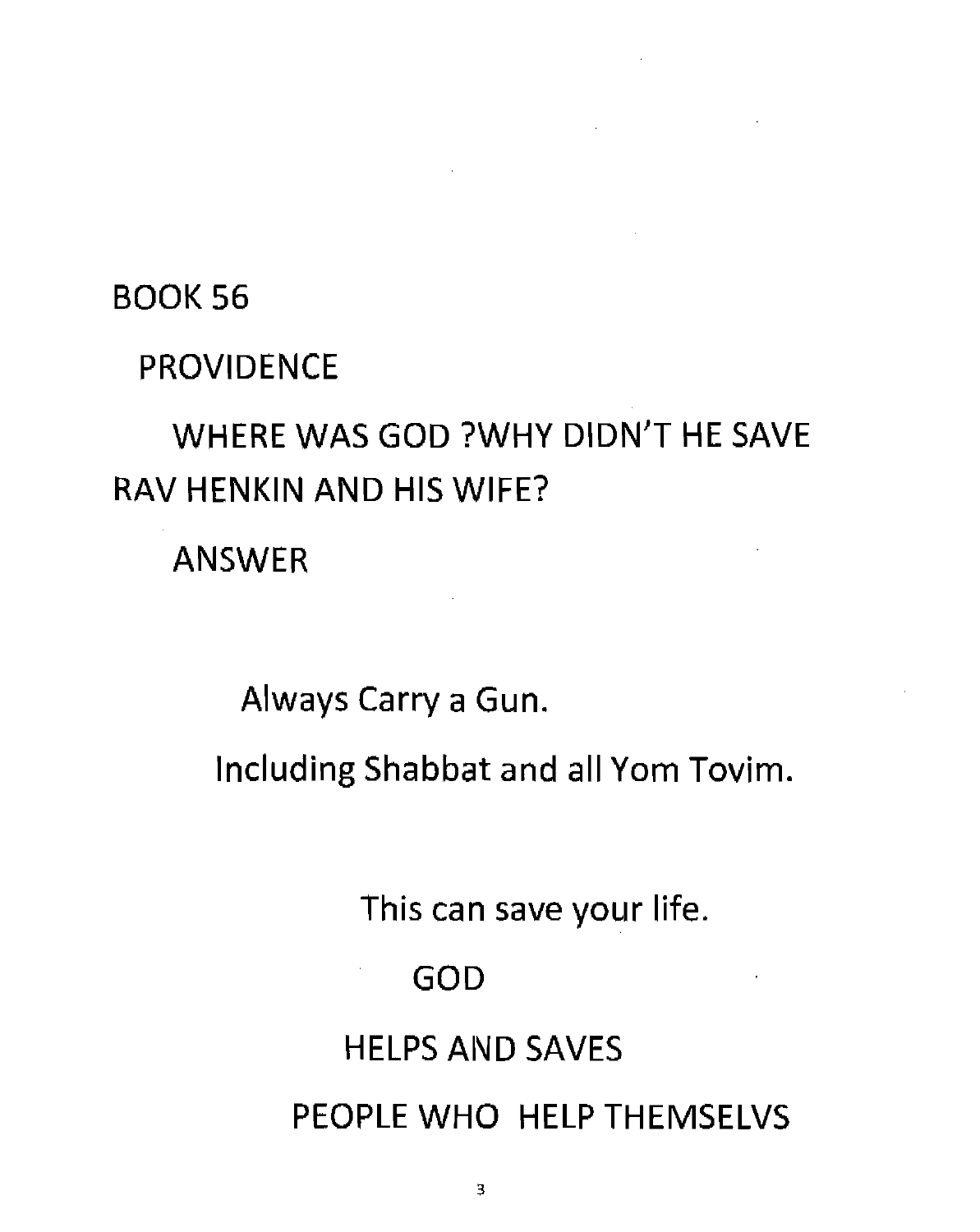YES, SOME TIMES GOD ALSO PERFORMS MIRACLES-NISIM. JEWS ARE FORBIDDEN TO RELY ON MIRACLES-NISIM.

TODAY, WE ARE LIVING IN AN ERA CALLED HAASTER PONIM. GOD '5 PROVIDENCE-HASHGOHO PROTEOS -IS HIDDEN. IF JEWS DO NOT ANTICIPATE THE WORST AND PREPARE TO DEFEND THEMSELVES THEY MAY CHAS VESHOLOM - GOD FORBID- NOT SURVIVE.

THE TRAGEDY TODAY THAT RAV Henkin and his wife were murdered could have been prevented[l] if both of them would have been armed. [2]lf Arabs would have been prevented from using the same roads used by Jews. [3] Put Abbas and all the officials of the PLO on trial AND HANG THEM.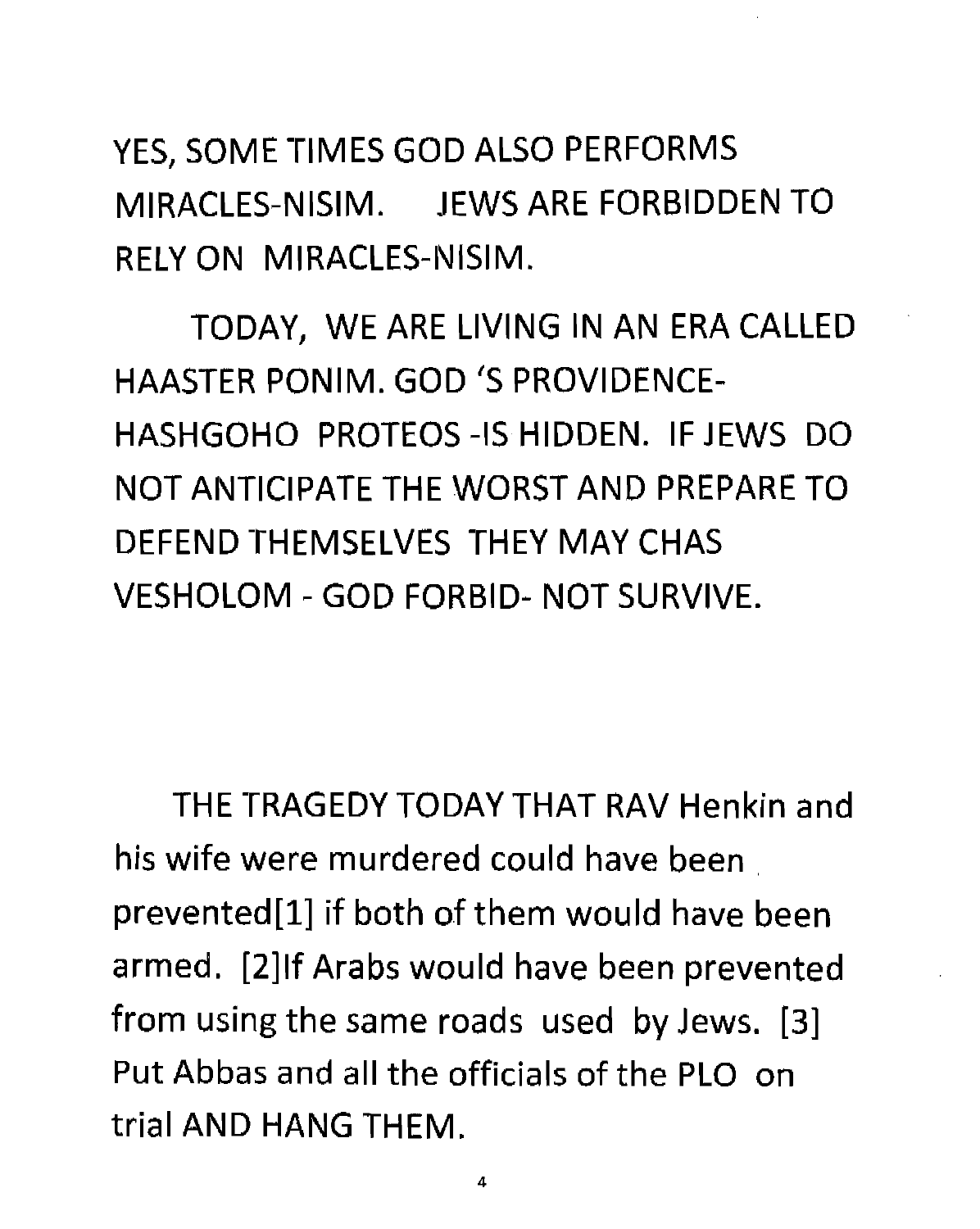[4] Annex area C and B.

[5] ADOPT THE LEVY REPORT.

- ALL OF YEHUDAH SHOMRON GOLAN OLD CITY OF JEREUSALEM AND GAZA BELONG TO ISRAEL. ALL OF HISTORICAL ISRAEL BELONG TO THE JEWS. ALL THE ARABS ARE INTRUDERS AND SHOULD BE SENT BACK TO Syria Lebanon Egypt Saudia Arabia. THERE DOES NOT EXIST ONE ARAB WHO CAN PROVE THAT HE OR HIS PARENTS GRANDPARENTS LIVED IN ERETZ YISROEL LONGER THAN 2 OR 3 GENERATIONS. ALL OF THEM ARE ARABS COMING FROM ARAB COUNTRIES. THEY ALL SHOULD BE SHIPPED BACK.

5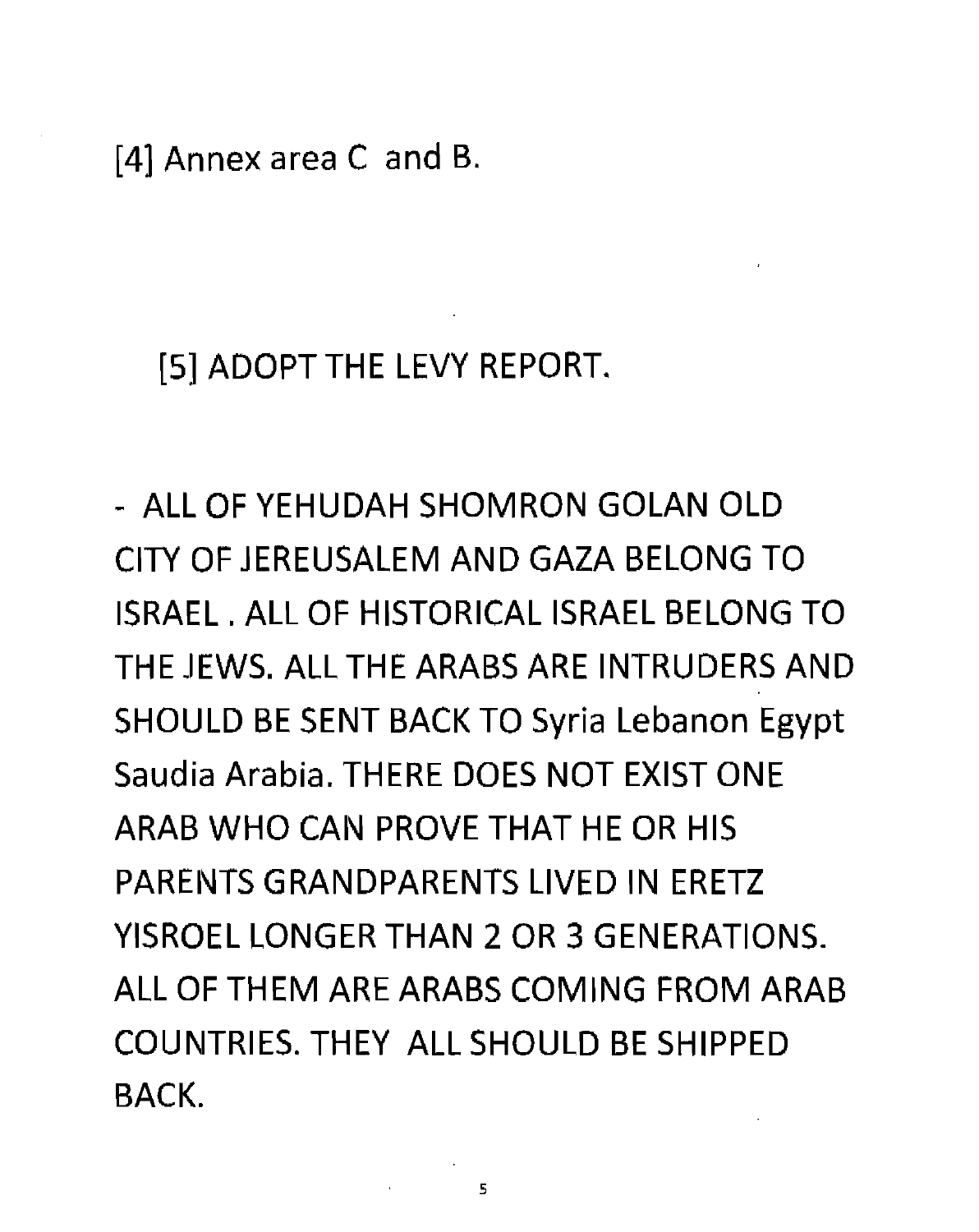# THE PROBLEM WITH THE ARABS- ARE THE "INNOCENT ARABS". IF THEY WOULD NOT BE PRESENT THERE WOULD BE NO PROBLEMS.

IT IS NOT THE MOUSE THAT CAUSES A PROBLEM. IT IS THE HOLE IN THE WALL THAT LETS MICE TO COME IN.

IT IS THE GOVERNMENT THAT IS AFRAID TO DECLARE THAT ALL ARABS ARE STRANGERS TO ERETZ YISROEL .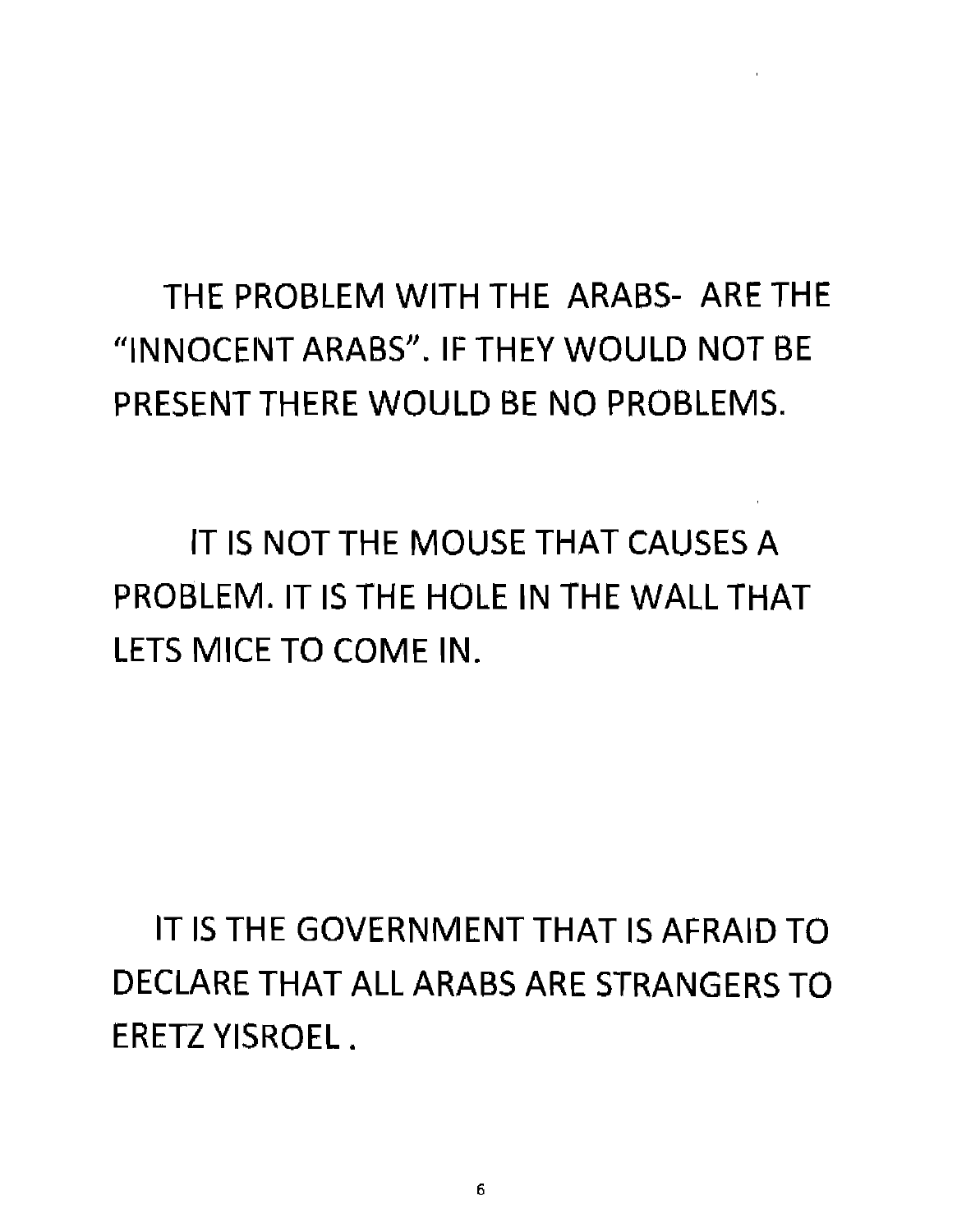ALL OF THEM MUST BE THROWN OUT. OR BRIBED WITH MONEY TO LEAVE.

LET THEM GO TO ALL THE EUROPEAN COUNTRIES WHO SUPPORT A PALESTINIAN STATE.

LET THEM MAKE A PALESTINIAN STATE IN FRANCE WITH PARIS BEING THEIR CAPITAL.

OR NORWAY WITH OSLO BEING THEIR CAPITAL

OR ENGLAND WITH LONDON BEING THEIR CAPITAL.